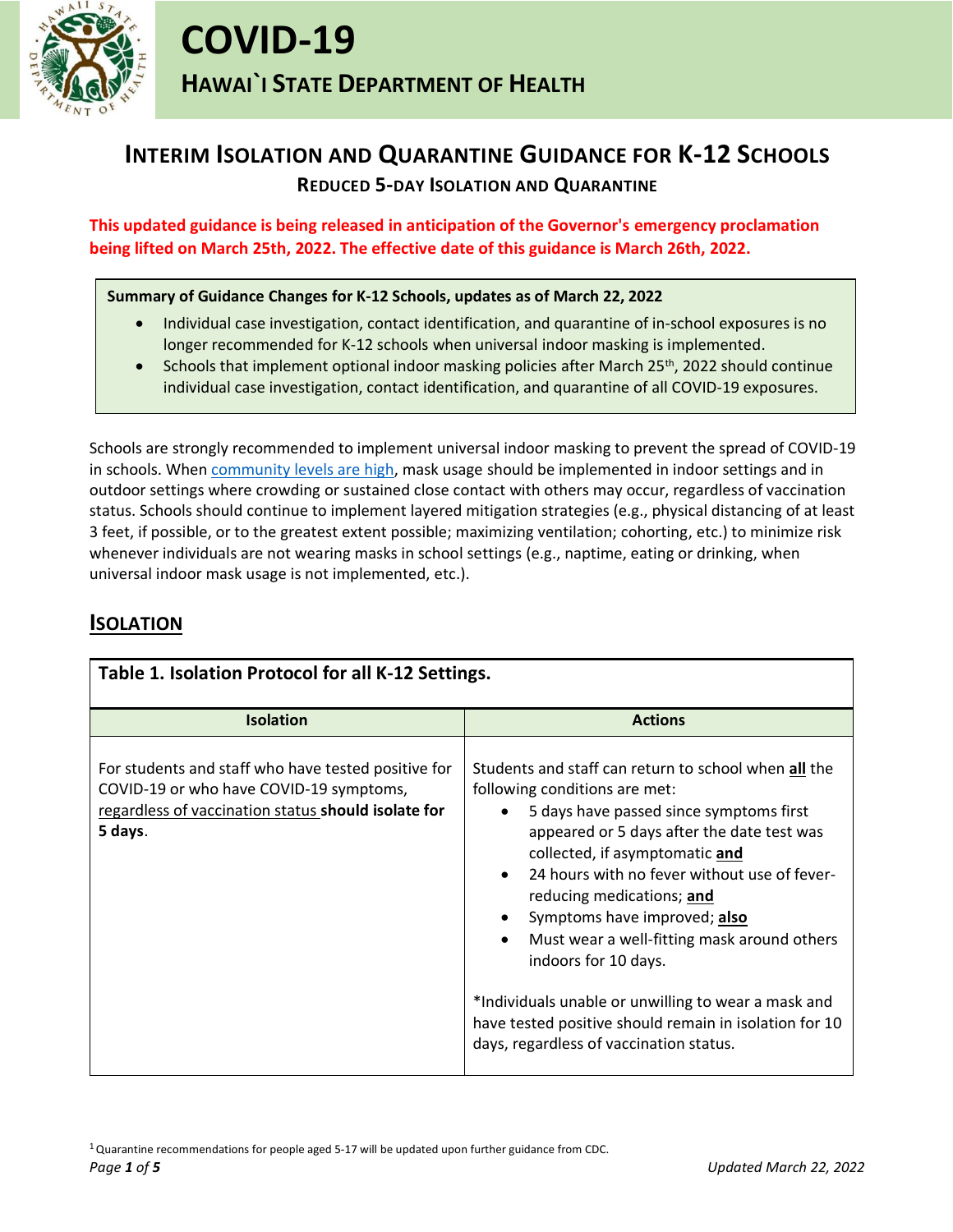# **QUARANTINE (UNIVERSAL INDOOR MASKING POLICY)**

The quarantine of in-school exposures is no longer recommended for K-12 schools when universal indoor masking is implemented. Instead, schools should provide group notification if there was 15 minutes or more of exposure to a person with COVID-19 in a given K-12 setting (e.g., class, sports team, lunchroom, etc.). Notification of group members with potential exposure should be timely, ideally as soon as possible, and should occur within 5 days of their last known exposure to someone with COVID-19. See [Comprehensive K-12](https://health.hawaii.gov/coronavirusdisease2019/files/2021/08/COVID-19-Guidance-for-Schools.pdf) [School Guidance](https://health.hawaii.gov/coronavirusdisease2019/files/2021/08/COVID-19-Guidance-for-Schools.pdf) for more information and additional guidance on what to do if a school is experiencing a suspected cluster. Active clusters may necessitate a temporary return to targeted case investigation, close contact identification, and quarantine of in-school exposures to prevent ongoing transmission.

Quarantine is **not required** for in-school exposures when universal indoor masking is implemented and individuals may remain in school.

**Table 2. Quarantine protocol for individuals who are a household or other non-school** 

- Get tested, if possible, at least 5 days after potential exposure to a person with COVID-19, even if not having symptoms.
- If symptoms develop, immediately **self-isolate** and **get tested**.

| related close contact of a person who has COVID-19.                                                                                                                                                                                                                                             |                                                                                                                                                                                                                                                                                                                                                                                                                                                                                                                                                                                                                                                                                                                                                                                                                                                                                                                                                                                                                                                                                    |
|-------------------------------------------------------------------------------------------------------------------------------------------------------------------------------------------------------------------------------------------------------------------------------------------------|------------------------------------------------------------------------------------------------------------------------------------------------------------------------------------------------------------------------------------------------------------------------------------------------------------------------------------------------------------------------------------------------------------------------------------------------------------------------------------------------------------------------------------------------------------------------------------------------------------------------------------------------------------------------------------------------------------------------------------------------------------------------------------------------------------------------------------------------------------------------------------------------------------------------------------------------------------------------------------------------------------------------------------------------------------------------------------|
| <b>Quarantine for K-12 Schools (Universal Indoor</b><br><b>Masking Policy)</b>                                                                                                                                                                                                                  | <b>Actions</b>                                                                                                                                                                                                                                                                                                                                                                                                                                                                                                                                                                                                                                                                                                                                                                                                                                                                                                                                                                                                                                                                     |
| Who needs to quarantine?<br>People who are ages 18 and older and<br>$\bullet$<br>completed the primary series of<br>recommended vaccine, but have not received<br>a recommended booster shot when eligible.<br>People who are not vaccinated or have not<br>completed a primary vaccine series. | Individuals should stay home for 5 days after last<br>contact with the person with COVID-19*, AND:<br>Get tested, if possible, at least 5 days after<br>last contact with the person with COVID-19,<br>even if not having symptoms.<br>If symptoms develop, immediately self-<br>isolate and get tested.<br>Schools may consider requiring a negative<br>test on or after day 5 prior to return to<br>school as an additional mitigation measure<br>to reduce transmission of COVID-19 on<br>school campuses. Before implementing a<br>required test to return policy, factors<br>impacting feasibility of required testing<br>should be weighed, including equitable<br>access to and availability of testing and<br>schools' capacity to monitor and track<br>results.<br>COVID-19 tests used for clearance to<br>$\circ$<br>return to school should be approved<br>under an EUA by the FDA.<br>Must wear a well-fitting mask around others<br>indoors for 10 days.*<br>*Individuals who have ongoing close contact with a<br>person with COVID-19 because they live in the same |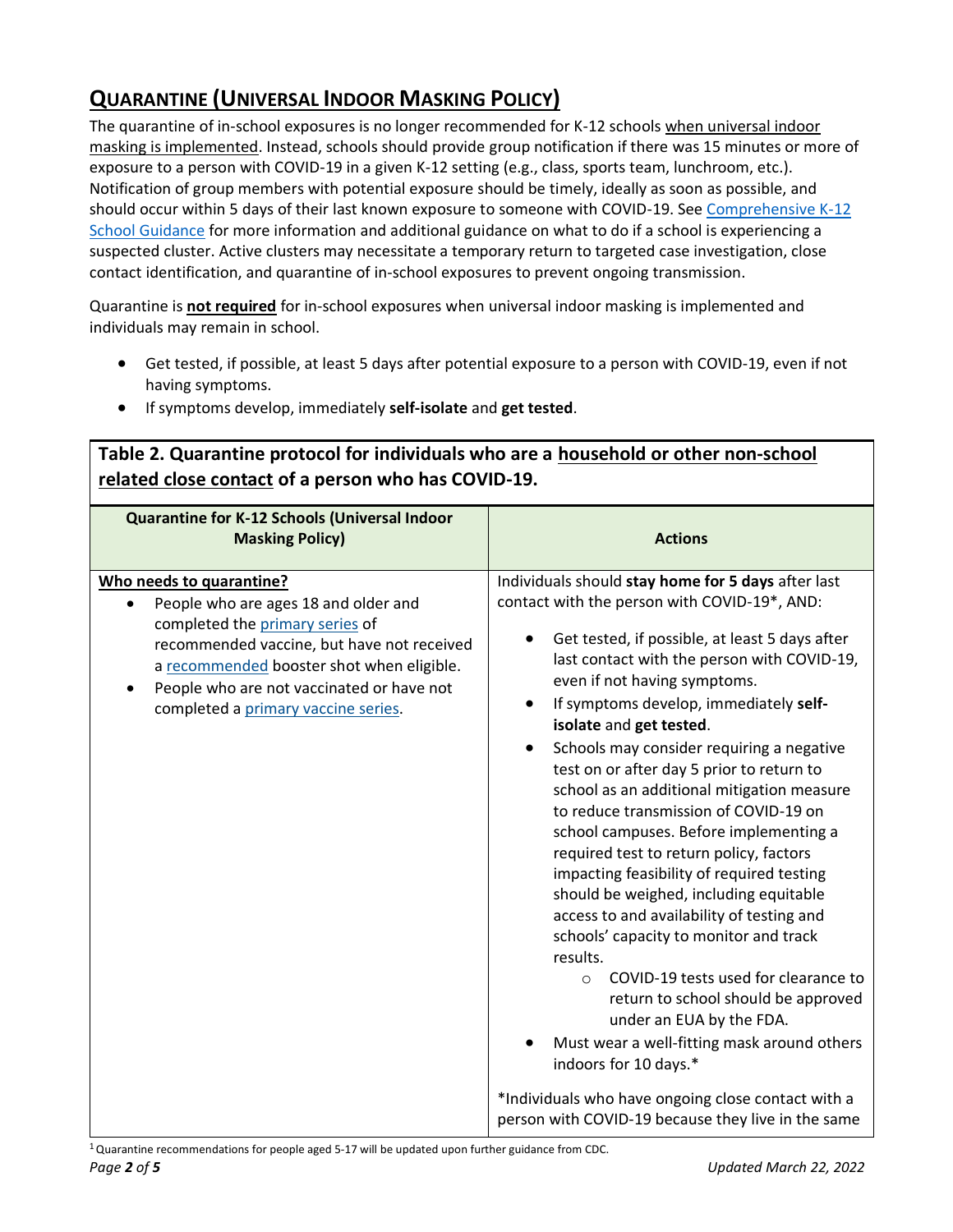|                                                                                                                                                                                                                                                                                                                                                                                        | house must stay home in quarantine for 5 days after<br>the person with COVID-19 is released from isolation.                                                                                                                                                                                                                                                                                                                                                                                                                                                              |
|----------------------------------------------------------------------------------------------------------------------------------------------------------------------------------------------------------------------------------------------------------------------------------------------------------------------------------------------------------------------------------------|--------------------------------------------------------------------------------------------------------------------------------------------------------------------------------------------------------------------------------------------------------------------------------------------------------------------------------------------------------------------------------------------------------------------------------------------------------------------------------------------------------------------------------------------------------------------------|
| Who does NOT need to quarantine?<br>People who are ages 18 and older and have<br>received all recommended vaccine doses,<br>including boosters and additional primary<br>shots for some immunocompromised people.<br>People who are ages 5-17 years and<br>completed the primary series of COVID-19<br>vaccines. $1$<br>People who have recovered from COVID-19 in<br>the last 90 days | Individuals should:<br>Get tested, if possible, at least 5 days after<br>last contact with the person with COVID-19,<br>even if not having symptoms.<br>If symptoms develop, immediately self-<br>isolate and get tested; and<br>Must wear a well-fitting mask around others<br>indoors for 10 days.*                                                                                                                                                                                                                                                                    |
| <b>Additional Considerations for Participation in High</b><br><b>Risk Extracurriculars:</b><br>Participation in extracurricular activities that are high-<br>risk for disease transmission and do not allow for mask<br>usage and physically distancing to the extent possible<br>(e.g., indoor or close-contact sports, singing, playing<br>wind instruments, etc.).                  | Individuals who have tested positive,<br>regardless of vaccination status, should<br>remain out of high-risk extracurricular<br>activities until 10-days have passed since<br>symptom onset or test collection date, even<br>if asymptomatic.<br>Individuals who are a household or other<br>non-school related close contact of a person<br>with COVID-19 and are not up to date with<br>all recommended COVID-19 vaccines and<br>boosters for their age group should remain<br>out of high-risk extracurricular activities<br>until 10-days after their last exposure. |

\*If individuals are unable or unwilling to wear a mask and have household or non-school related exposure to a person with COVID-19 they should remain in quarantine for 10 days, regardless of vaccination status.

## **QUARANTINE (OPTIONAL INDOOR MASKING POLICY)**

Schools that implement optional masking policies for students and staff should continue case investigation, close contact identification and notification, and quarantine of in-school exposures due to the higher risk of transmission during unmasked exposures. See [Comprehensive School Guidance](https://health.hawaii.gov/coronavirusdisease2019/files/2021/08/COVID-19-Guidance-for-Schools.pdf) for additional considerations.

## **Table 3. Quarantine protocol for individuals who were a close contact of a person who has COVID-19. Only necessary when schools implement optional indoor masking policies**.

| <b>Quarantine (Optional Indoor Masking Policy)</b>                                                                                 | <b>Actions</b>                                                                                              |
|------------------------------------------------------------------------------------------------------------------------------------|-------------------------------------------------------------------------------------------------------------|
| Who needs to quarantine?                                                                                                           | Individuals should stay home for 5 days after last                                                          |
| People who are ages 18 and older and<br>$\bullet$<br>completed the primary series of<br>recommended vaccine, but have not received | contact with the person with COVID-19*, AND:<br>Get tested, if possible, at least 5 days after<br>$\bullet$ |
| a recommended booster shot when eligible.                                                                                          | last contact with the person with COVID-19,                                                                 |
| People who are not vaccinated or have not<br>$\bullet$<br>completed a primary vaccine series.                                      | even if not having symptoms.                                                                                |

<sup>1</sup>Quarantine recommendations for people aged 5-17 will be updated upon further guidance from CDC.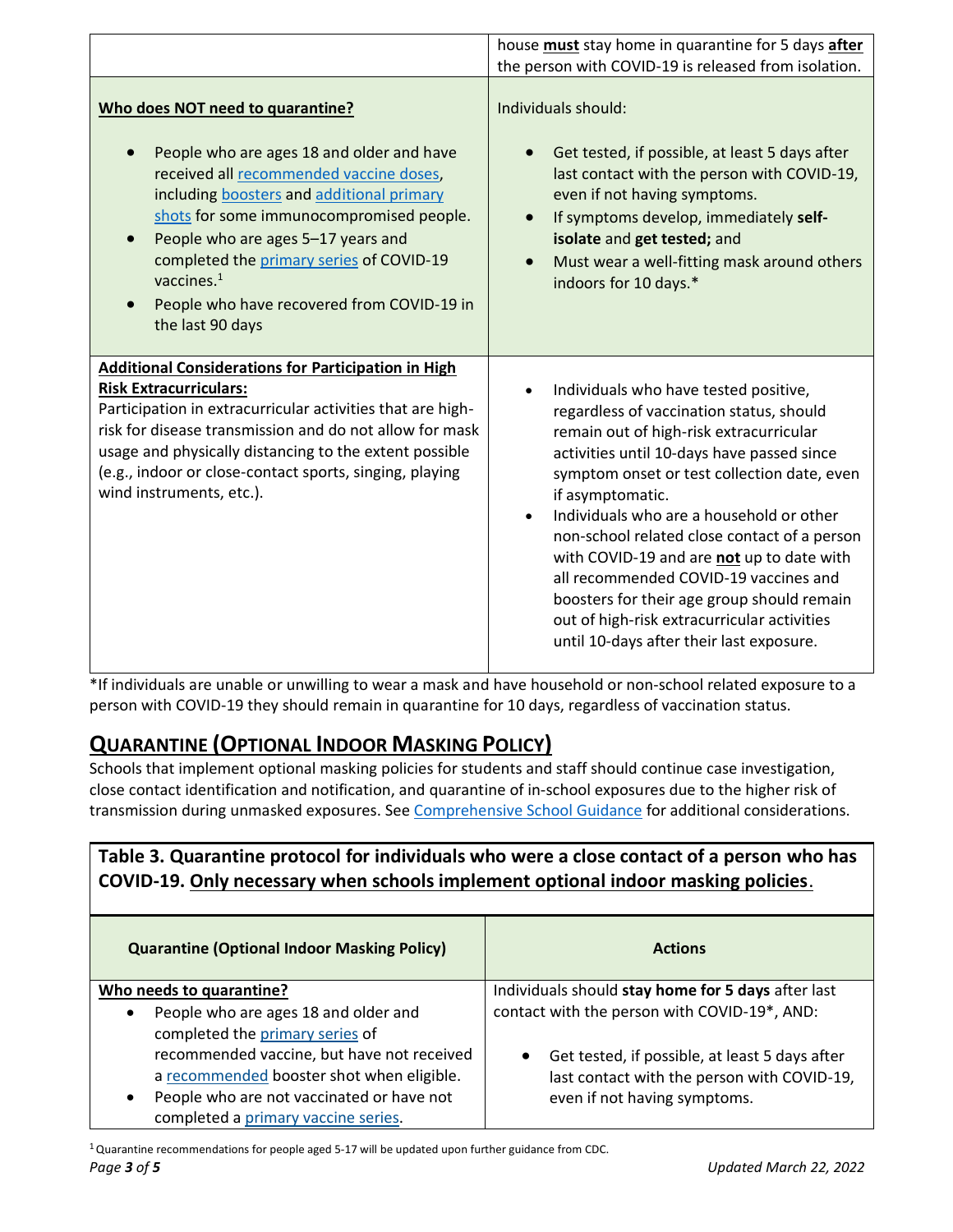|                                                                                                                                                                                                                                                                                                                                                                                        | If symptoms develop, immediately self-<br>$\bullet$<br>isolate and get tested.<br>Schools may consider requiring a negative<br>test on or after day 5 prior to return to<br>school as an additional mitigation measure<br>to reduce transmission of COVID-19 on<br>school campuses. Before implementing a<br>required test to return policy, factors<br>impacting feasibility of required testing<br>should be weighed, including equitable<br>access to and availability of testing and<br>schools' capacity to monitor and track<br>results.<br>COVID-19 tests used for clearance to<br>$\circ$<br>return to school should be approved<br>under an EUA by the FDA.<br>Must wear a well-fitting mask around others<br>indoors for 10 days.* |
|----------------------------------------------------------------------------------------------------------------------------------------------------------------------------------------------------------------------------------------------------------------------------------------------------------------------------------------------------------------------------------------|----------------------------------------------------------------------------------------------------------------------------------------------------------------------------------------------------------------------------------------------------------------------------------------------------------------------------------------------------------------------------------------------------------------------------------------------------------------------------------------------------------------------------------------------------------------------------------------------------------------------------------------------------------------------------------------------------------------------------------------------|
|                                                                                                                                                                                                                                                                                                                                                                                        | *Individuals who have ongoing close contact with a<br>person with COVID-19 because they live in the same<br>house must stay home in quarantine for 5 days after<br>the person with COVID-19 is released from isolation.                                                                                                                                                                                                                                                                                                                                                                                                                                                                                                                      |
| Who does NOT need to quarantine?<br>People who are ages 18 and older and have<br>received all recommended vaccine doses,<br>including boosters and additional primary<br>shots for some immunocompromised people.<br>People who are ages 5-17 years and<br>completed the primary series of COVID-19<br>vaccines. $1$<br>People who have recovered from COVID-19 in<br>the last 90 days | Individuals should:<br>Get tested, if possible, at least 5 days after<br>last contact with the person with COVID-19,<br>even if not having symptoms.<br>If symptoms develop, immediately self-<br>isolate and get tested; and<br>Must wear a well-fitting mask around others<br>indoors for 10 days.*                                                                                                                                                                                                                                                                                                                                                                                                                                        |
| Additional Considerations for Participation in High<br><b>Risk Extracurriculars:</b><br>Participation in extracurricular activities that are high-<br>risk for disease transmission and do not allow for<br>mask usage and physically distancing to the extent<br>possible (e.g., indoor or close-contact sports, singing,<br>playing wind instruments, etc.).                         | Individuals who have tested positive,<br>$\bullet$<br>regardless of vaccination status, should<br>remain out of high-risk extracurricular<br>activities until 10-days have passed since<br>symptom onset or test collection date, even<br>if asymptomatic.<br>Individuals who are close contact of a person<br>$\bullet$<br>with COVID-19 and are not up to date with<br>all recommended COVID-19 vaccines and<br>boosters for their age group should remain<br>out of high-risk extracurricular activities until                                                                                                                                                                                                                            |

\* If individuals are unable or unwilling to wear a mask and are a close contact to a person with COVID-19, they should remain in quarantine for 10 days, regardless of vaccination status.